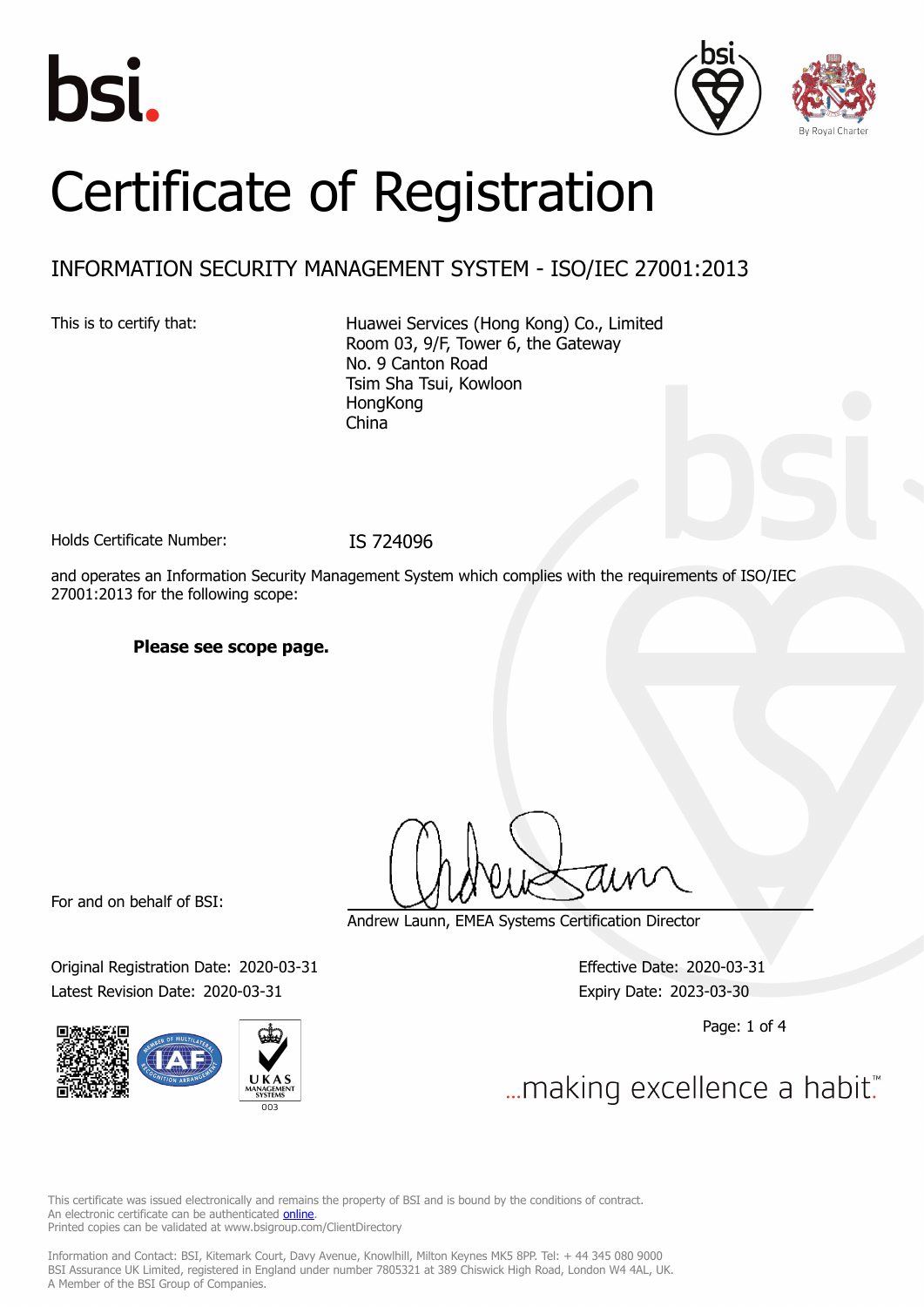Certificate No: IS 724096

## Registered Scope:

The provision of business operation and maintenance services of Huawei Mobile Services in Asia(exclude Japan, Korea, China Domestic areas), Africa, Latin America and Russia areas, including: HUAWEI AppGallery, HUAWEI WALLET, HUAWEI BROWSER, HUAWEI ASSISTANT, and HUAWEI ADS. The provision of business operation and maintenance services of Huawei Mobile Services in Asia(exclude Japan, Korea, China Domestic areas), Africa and Latin America areas, including: HUAWEI ID, HUAWEI MOBILE CLOUD, HUAWEI AppGallery Connect, HUAWEI THEMES, HUAWEI APPADVISOR, HUAWEI IAP, and HUAWEI HEALTH. The provision of business operation services of HMS CORE in Asia(exclude Japan, Korea, China Domestic areas), Africa and Latin America areas. This is in accordance with the Statement of Applicability version 1.4 issued on March 2, 2020.

Original Registration Date: 2020-03-31 Effective Date: 2020-03-31 Latest Revision Date: 2020-03-31 Expiry Date: 2023-03-30

Page: 2 of 4

This certificate was issued electronically and remains the property of BSI and is bound by the conditions of contract. An electronic certificate can be authenticated [online](https://pgplus.bsigroup.com/CertificateValidation/CertificateValidator.aspx?CertificateNumber=IS+724096&ReIssueDate=31%2f03%2f2020&Template=uk). Printed copies can be validated at www.bsigroup.com/ClientDirectory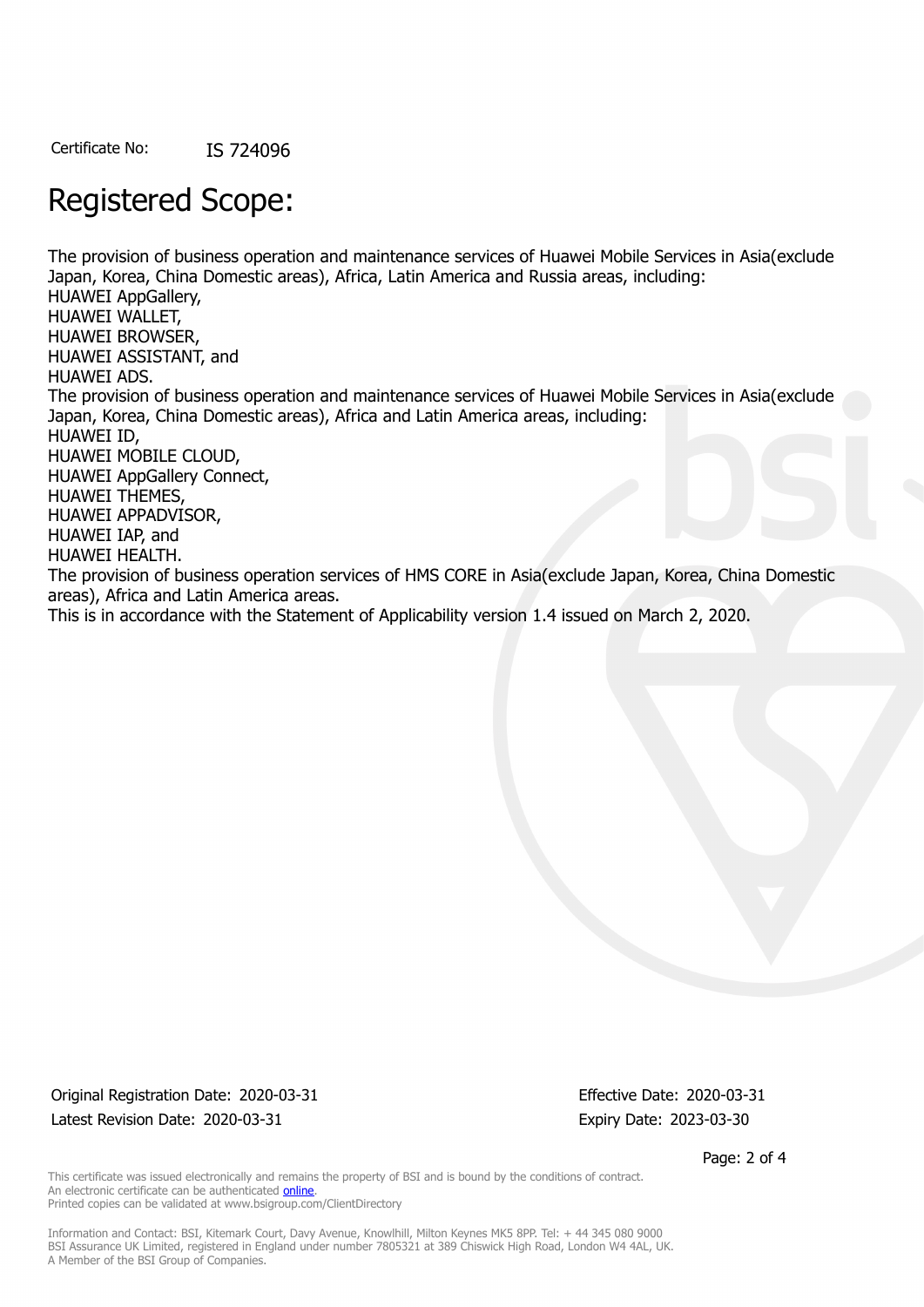#### Certificate No: IS 724096

| Location                                                                                                                                                      | Registered Activities                                                                                                                                                                                                                                                                                                                                                                                                                                                                                                                                                                                                                                                                                                                |
|---------------------------------------------------------------------------------------------------------------------------------------------------------------|--------------------------------------------------------------------------------------------------------------------------------------------------------------------------------------------------------------------------------------------------------------------------------------------------------------------------------------------------------------------------------------------------------------------------------------------------------------------------------------------------------------------------------------------------------------------------------------------------------------------------------------------------------------------------------------------------------------------------------------|
| Huawei Services (Hong Kong) Co., Limited<br>Room 03, 9/F, Tower 6, the Gateway<br>No. 9 Canton Road<br>Tsim Sha Tsui, Kowloon<br>HongKong<br>China            | The provision of business operation services of Huawei<br>Mobile Services in Asia(exclude Japan, Korea, China Domestic<br>areas), Africa and Latin America areas, including:<br>HUAWEI ID,<br>HUAWEI MOBILE CLOUD,<br>HUAWEI AppGallery,<br>HUAWEI AppGallery Connect,<br>HUAWEI THEMES,<br>HUAWEI APPADVISOR,<br>HUAWEI WALLET,<br>HUAWEI IAP,<br>HUAWEI BROWSER,<br>HUAWEI ADS,<br>HUAWEI HEALTH,<br>HUAWEI ASSISTANT, and<br>HMS CORE.<br>This is in accordance with the Statement of Applicability<br>version 1.4 issued on March 2, 2020.                                                                                                                                                                                       |
| Huawei Services (Hong Kong) Co., Limited<br>Survey No.37, Next to, EPIP Zone<br>Kundalahalli Village, Whitefield<br>Bengaluru<br>Karnataka<br>560037<br>India | The provision of maintenance services of Huawei Mobile<br>Services in Asia(exclude Japan, Korea, China Domestic<br>areas), Africa, Latin America and Russia areas, including:<br><b>HUAWEI AppGallery,</b><br>HUAWEI WALLET,<br>HUAWEI BROWSER,<br>HUAWEI ASSISTANT, and<br><b>HUAWEI ADS.</b><br>The provision of maintenance services of Huawei Mobile<br>Services in Asia(exclude Japan, Korea, China Domestic<br>areas), Africa and Latin America areas, including:<br>HUAWEI ID,<br>HUAWEI MOBILE CLOUD,<br><b>HUAWEI AppGallery Connect,</b><br>HUAWEI THEMES,<br>HUAWEI APPADVISOR,<br>HUAWEI IAP, and<br>HUAWEI HEALTH.<br>This is in accordance with the Statement of Applicability<br>version 1.4 issued on March 2, 2020. |

Original Registration Date: 2020-03-31 Effective Date: 2020-03-31 Latest Revision Date: 2020-03-31 Expiry Date: 2023-03-30

#### Page: 3 of 4

This certificate relates to the information security management system, and not to the products or services of the certified organisation. The certificate reference number, the mark of the certification body and/or the accreditation mark may not be shown on products or stated in documents regarding products or services. Promotion material, advertisements or other documents showing or referring to this certificate, the trademark of the certification body, or the accreditation mark, must comply with the intention of the certificate. The certificate does not of itself confer immunity on the certified organisation from legal obligations.

This certificate was issued electronically and remains the property of BSI and is bound by the conditions of contract. An electronic certificate can be authenticated **[online](https://pgplus.bsigroup.com/CertificateValidation/CertificateValidator.aspx?CertificateNumber=IS+724096&ReIssueDate=31%2f03%2f2020&Template=uk)**. Printed copies can be validated at www.bsigroup.com/ClientDirectory